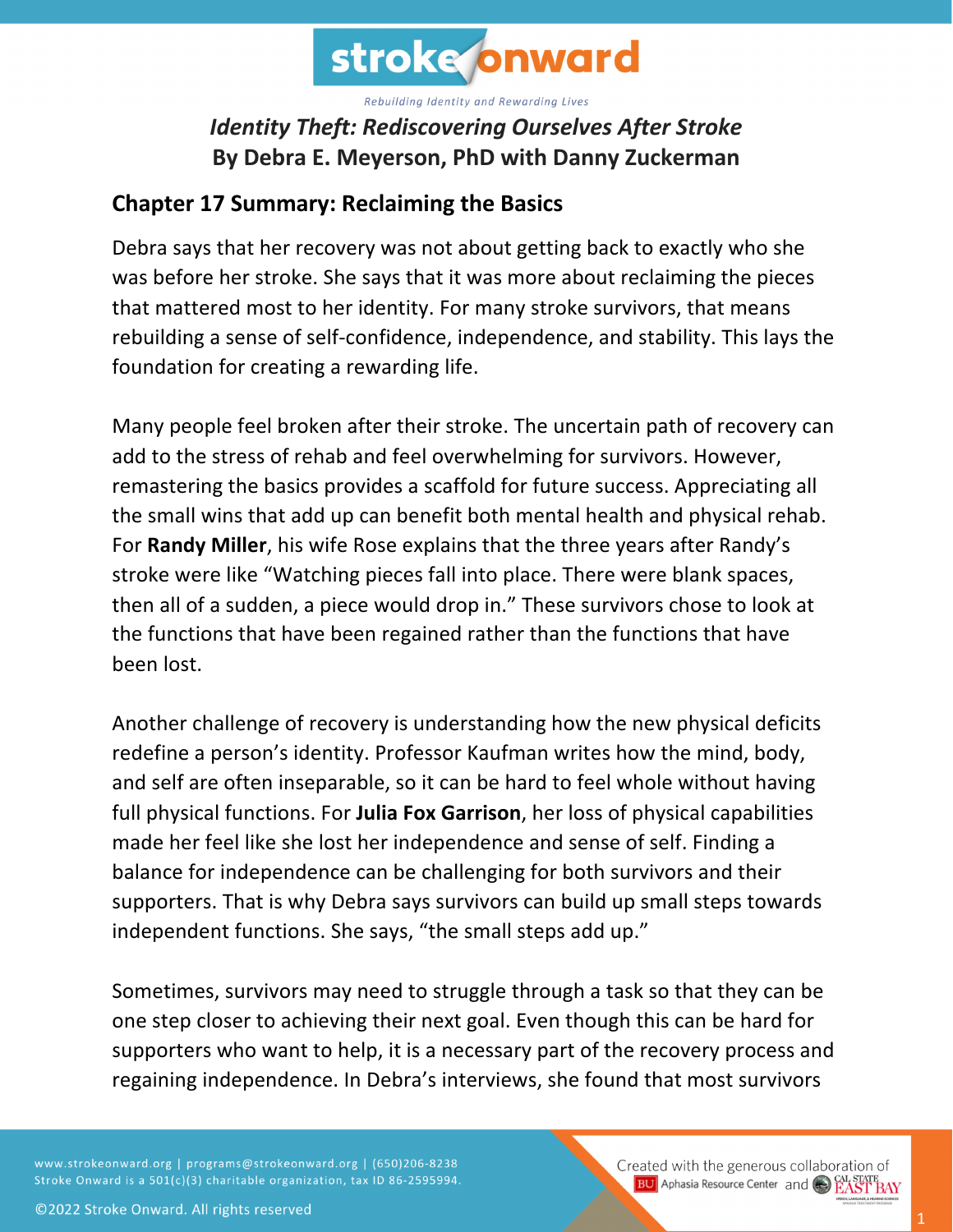

felt like a burden to others. But Debra also found that most family members embrace their new role and want to support their loved one. Additionally, leaning into your support system can deepen your relationships, and everyone can be pushed to grow in new ways.

Debra recalls regaining her independence when swimming, small win by small win. She no longer fears not meeting her basic needs, and she has adapted in new ways to regain her capabilities. As a result, she can now focus on goals beyond the basics.

www.strokeonward.org | programs@strokeonward.org | (650)206-8238 Stroke Onward is a 501(c)(3) charitable organization, tax ID 86-2595994.

Created with the generous collaboration of **BU** Aphasia Resource Center and **COL STATE BAY**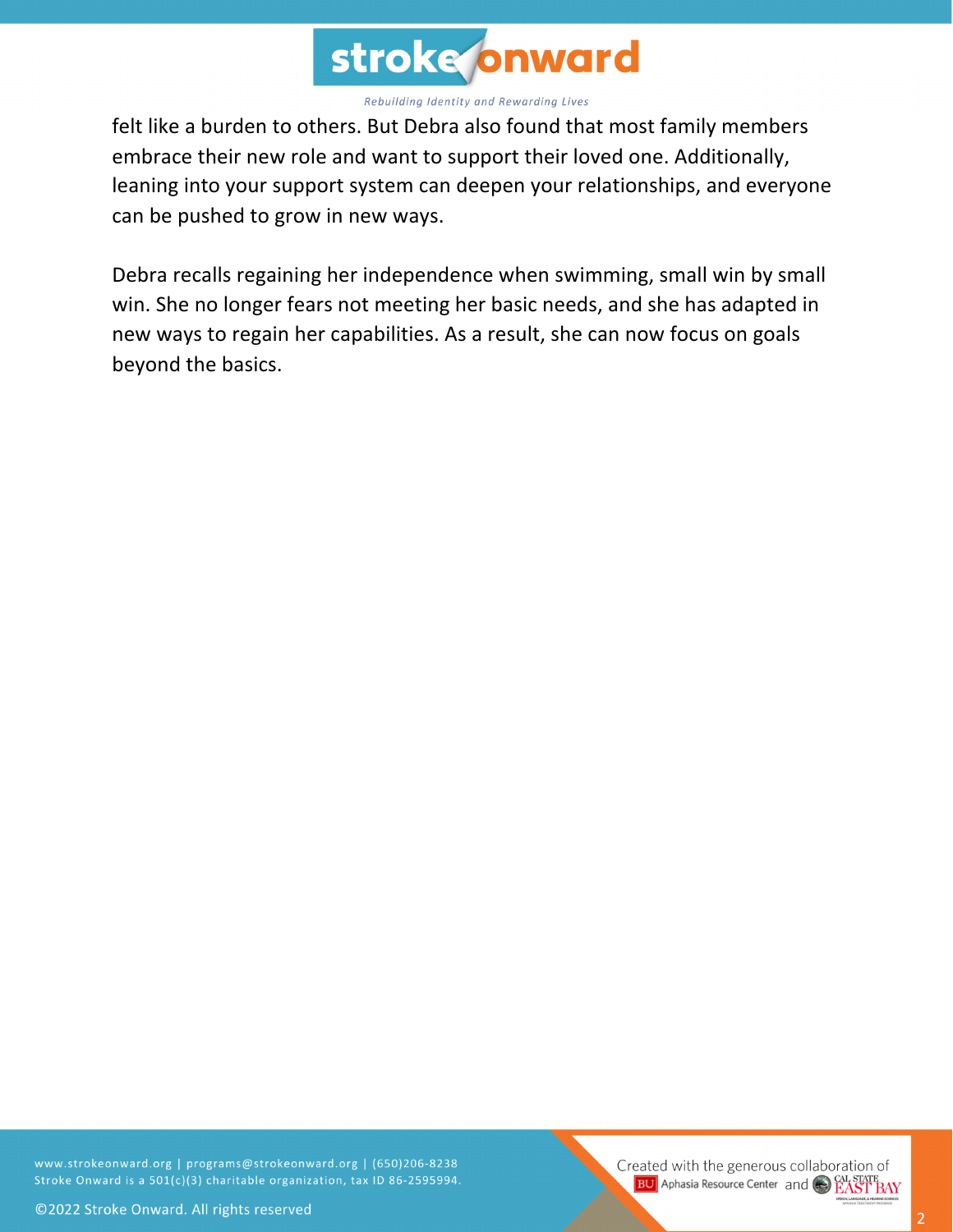

## **Chapter 17 Highlights**: **Reclaiming the Basics**

- **1.** In 2010, Debra's son Danny watched his mother say her first words poststroke: "My name is Debra Meyerson." This sentence, plus her next phrase, "I love you Steve!" were major breakthroughs in her speech and language recovery.
- **2.** Debra discusses how after her stroke, she had to fight to regain even the most basic needs on Maslow's hierarchy. Although those first words were basic and she required support to say them, they were foundational to her recovery.
- **3.** Debra writes that recovery is not about getting back to exactly who we were but it's about reclaiming the pieces that mean the most to us.
- **4.** Deciding what matters most in the recovery journey helps to establish recovery goals. For many people, these goals include building more selfconfidence, independence, or stability.
- **5.** Debra felt broken after her stroke. Others felt helpless, exhausted, and misunderstood. Dealing with a loss of function can be difficult to manage, both for the survivor and their supporters.
- **6.** Loss of physical function can be devastating, and it can be even harder not knowing the trajectory of recovery after a stroke.
- **7.** Focusing on small wins can help survivors feel less overwhelmed with recovery and strengthen their foundational skills. This can have benefits for both mental health and physical rehab.
- **8.** Looking at the progress that has been regained rather than the function that has been lost is a positive perspective that can help someone keep looking ahead towards continued growth.

www.strokeonward.org | programs@strokeonward.org | (650)206-8238 Stroke Onward is a 501(c)(3) charitable organization, tax ID 86-2595994. Created with the generous collaboration of **BU** Aphasia Resource Center and **CAL STATE**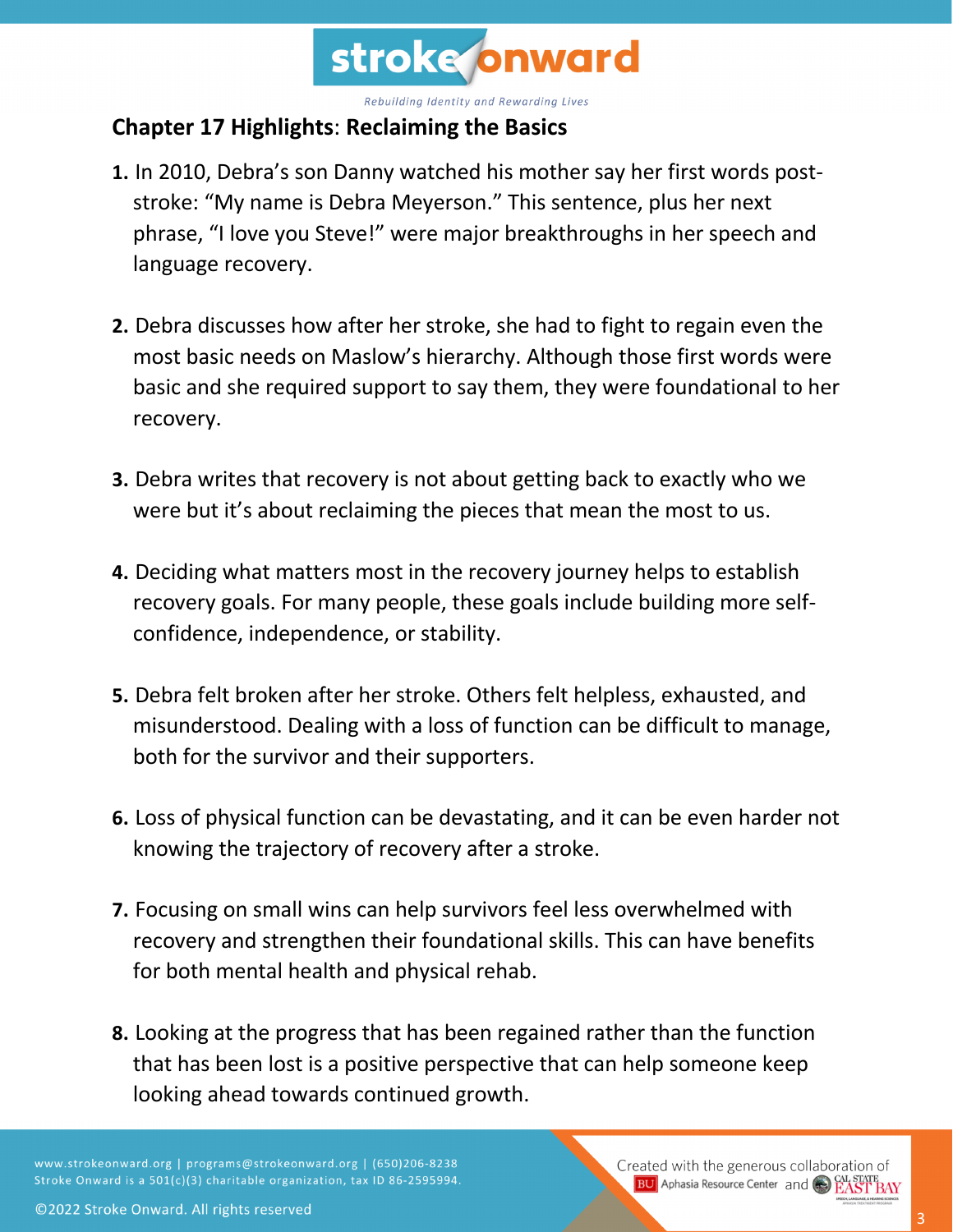

- **9.** Debra writes that progress and motivation build on each other and shares the observation of **Anthony Santos**'s mother, Martina: "Now that he's starting to see results, he's not sad anymore; he doesn't get as frustrated anymore. Even though he would like it to be quicker!"
- **10.** Debra writes that many stroke survivors struggle with questions about how their physical impairments redefine them. Professor Kaufman notes how the mind, body, and self are inextricably linked for many Americans, making the loss of physical capabilities a significant threat to one's sense of self.
- **11.** Many survivors, including **Julia Fox Garrison**, feel guilty for relying on others. The loss of independence can result in feelings of anger, humiliation, and failure which can be a balancing act for survivors and their supporters.
- **12.** Debra saw that people did not know how much they should help her when she struggled. Some waited to see if she could do a task herself or asked for help, while others felt compelled to jump in and help.
- **13.** Julia Fox Garrison tells her husband how she needs to accomplish tasks by herself to increase her independence. As a part of recovery, Julia needed to push herself to accomplish a small victory so she could reach for the next achievable goal.
- **14.** Often, survivors feel like a burden to their supporters, resulting in feelings of shame and guilt. However, carepartners may be happy to take on some of the responsibility so that their loved one can focus on recovery.
- **15.** Carepartners can also renegotiate parts of their identities in the context of supportive communities, like in stroke support groups.

www.strokeonward.org | programs@strokeonward.org | (650)206-8238 Stroke Onward is a 501(c)(3) charitable organization, tax ID 86-2595994.

Created with the generous collaboration of **BU** Aphasia Resource Center and **CAL STATE BAY** 

©2022 Stroke Onward. All rights reserved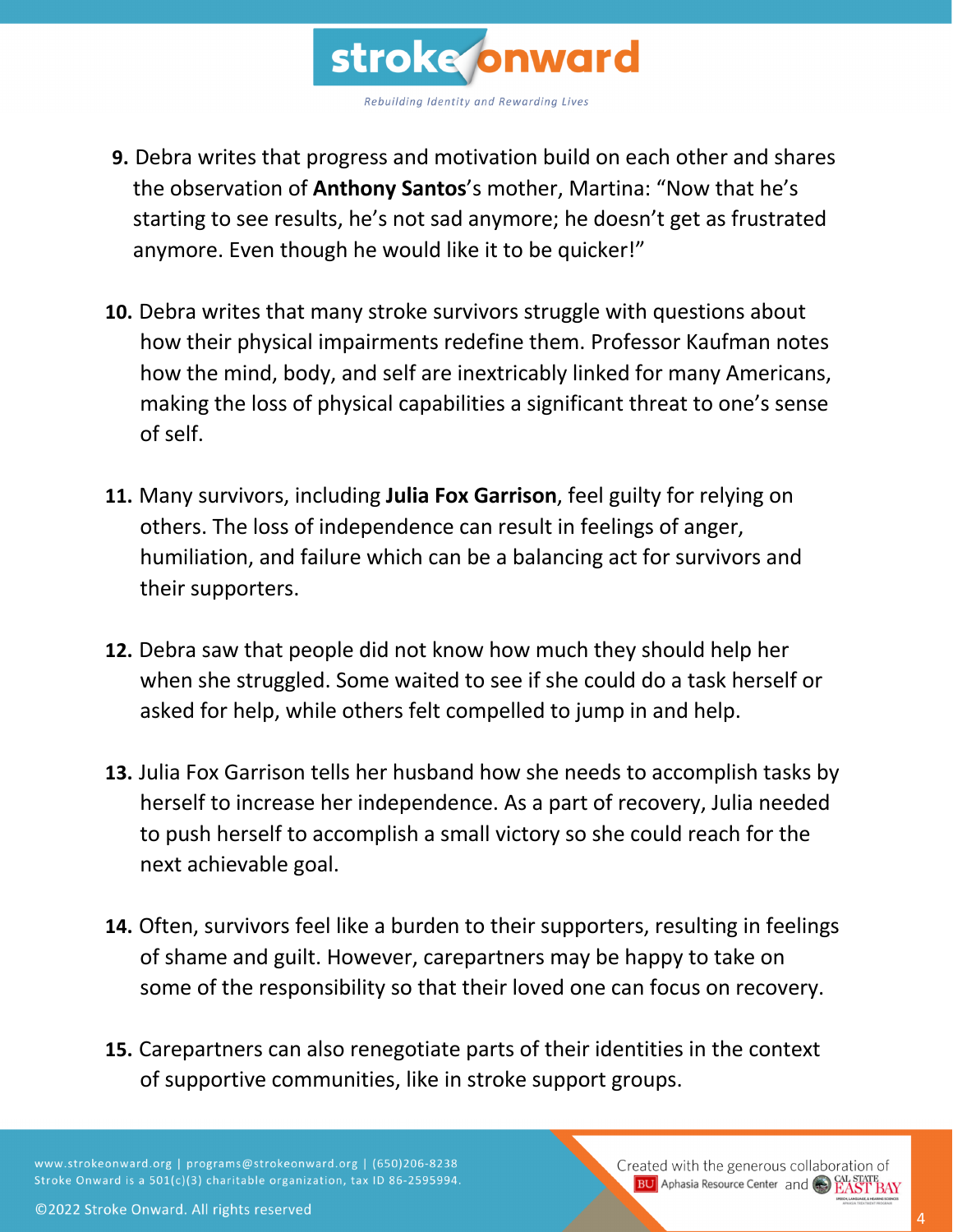

- **16.** Debra recalls returning home from swimming, and her son Danny was surprised that she did so independently. It took her seven years to regain her independence, but she adapted to the challenges and has found a way to achieve that goal, in part by being willing to ask for help when she needs it.
- **17.** Debra is at a point in her recovery where she can move up on Maslow's hierarchy of needs and begin to build her sense of belonging, purpose, and fulfillment in this "new normal."

www.strokeonward.org | programs@strokeonward.org | (650)206-8238 Stroke Onward is a 501(c)(3) charitable organization, tax ID 86-2595994.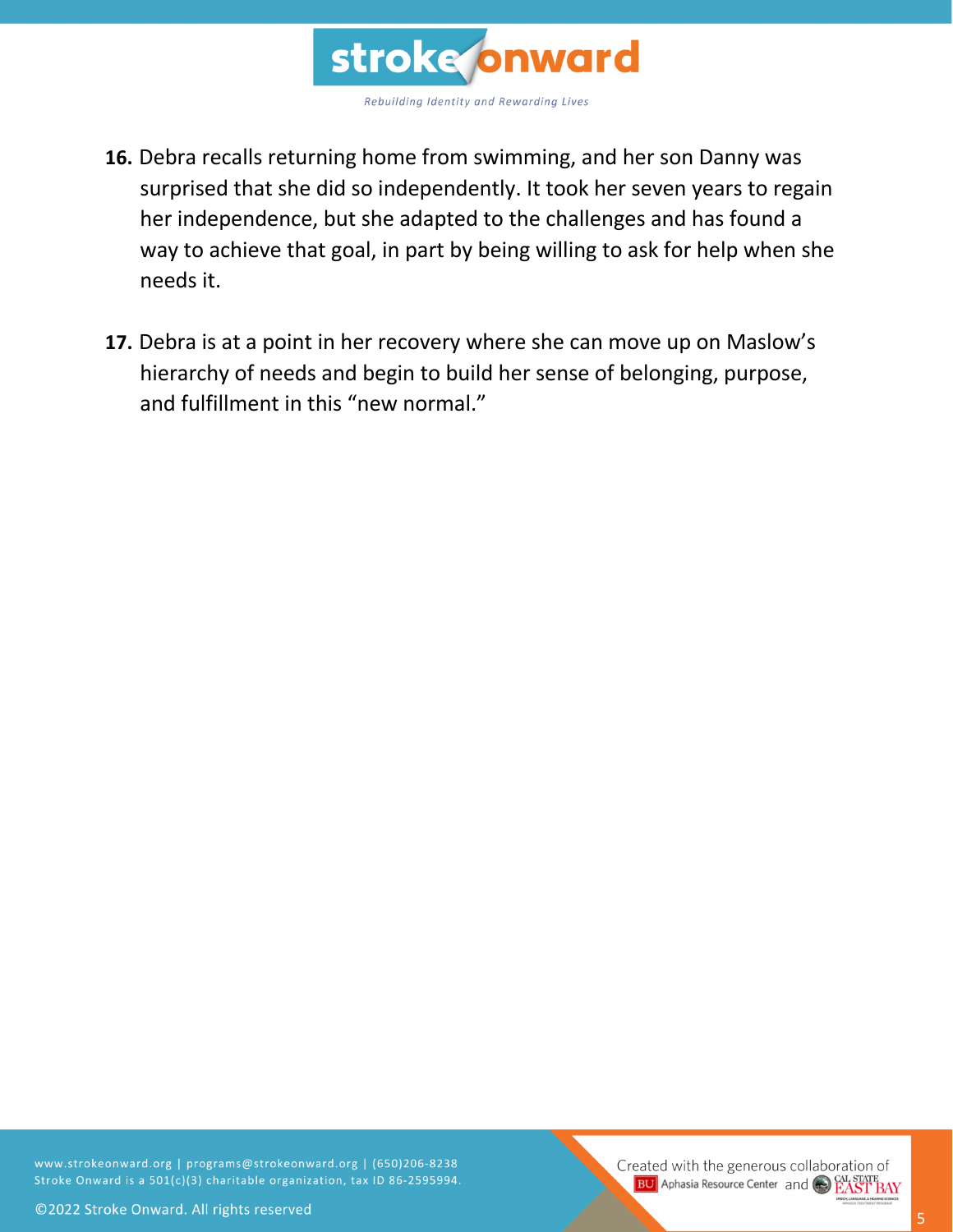

## **Chapter 17 Points for Reflection: Reclaiming the Basics**

**1.** Debra says that her recovery was not about getting back to exactly who she was before her stroke. How much do you agree with the idea that **recovery is more about reclaiming the pieces that matter most**?

| Disagree |  |  | Somewhat Agree |  |  |  | <b>Strongly Agree</b> |  |  |
|----------|--|--|----------------|--|--|--|-----------------------|--|--|
|          |  |  |                |  |  |  | 8 9 10                |  |  |

**2.** Debra says that some survivors choose to **look at the functions that have been regained rather than the functions that have been lost**. How often do you look at the functions you have regained?

| Not at all | Occasionally | Frequently |
|------------|--------------|------------|
|------------|--------------|------------|

**3.** Sometimes it can be hard to balance acceptance of post stroke changes with the **determination** to push to recover as much as possible. Has this been **difficult** for you?

| Not at All |  |  | Somewhat |  |                  |  | Very |  |  |  |
|------------|--|--|----------|--|------------------|--|------|--|--|--|
|            |  |  |          |  | 3 4 5 6 7 8 9 10 |  |      |  |  |  |

**4.** Julia Fox Garrison mentions how she needs to **push herself** to accomplish new goals and regain her independence. How challenging has it been for you to push yourself?

|            |  |  |             | Somewhat |  |  |             | Very |  |
|------------|--|--|-------------|----------|--|--|-------------|------|--|
| Not at All |  |  | Challenging |          |  |  | Challenging |      |  |
|            |  |  |             |          |  |  |             |      |  |

www.strokeonward.org | programs@strokeonward.org | (650)206-8238 Stroke Onward is a 501(c)(3) charitable organization, tax ID 86-2595994.